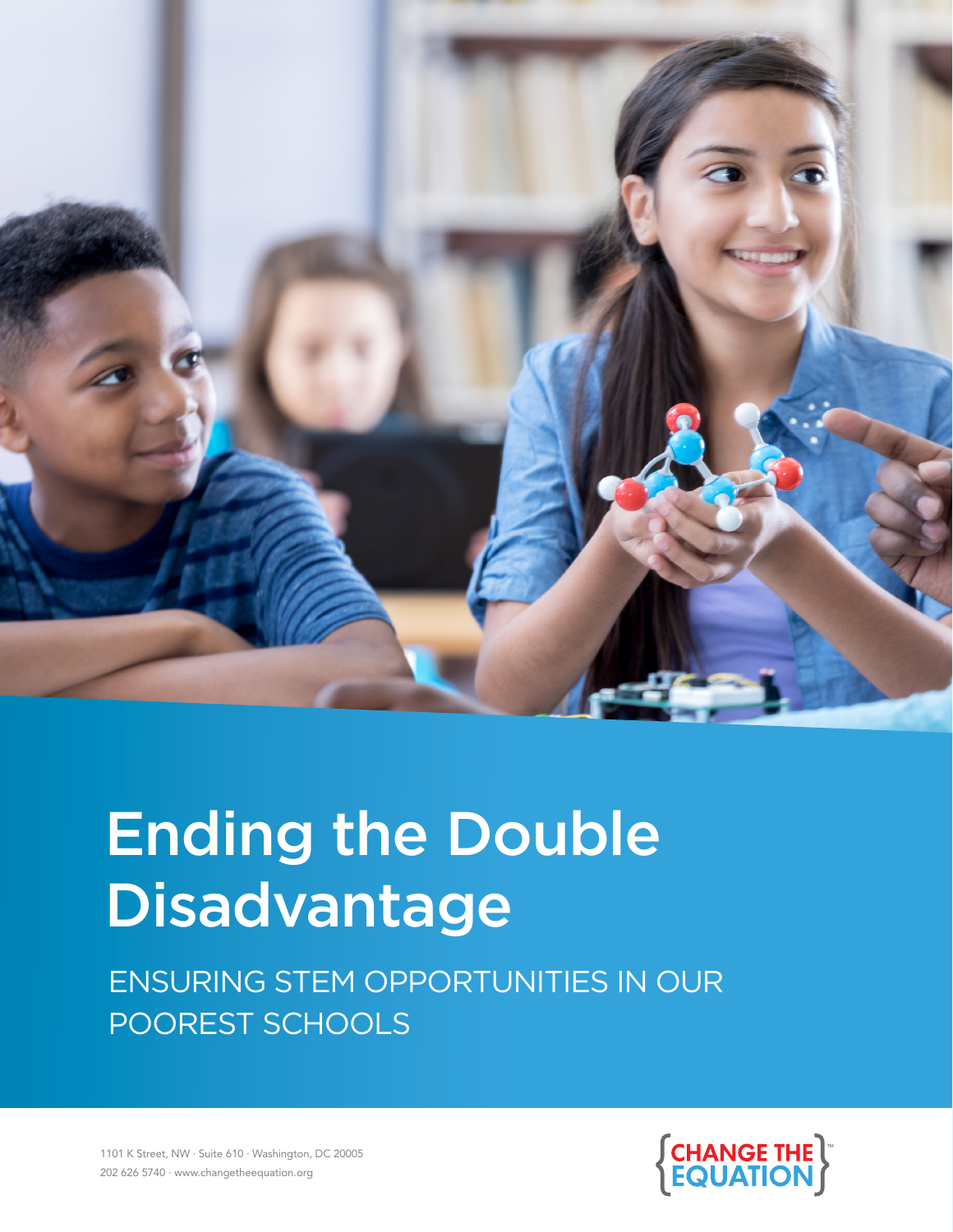## STEM Deserts

Schools are becoming more segregated by income, and the consequences for STEM education will be dire. Poor children in the United States are [more and more likely](https://www.brookings.edu/blog/brown-center-chalkboard/2015/09/10/growing-economic-segregation-among-school-districts-and-schools/) to attend schools where most of their peers are poor as well,1 and this dynamic can have [devastating effects](https://cepa.stanford.edu/news/concentration-poverty-american-schools) on education. $^{\text{2}}$ 

What sort of effects? Change the Equation dug into survey data from the 2015 [Nation's Report Card](https://www.nationsreportcard.gov/) to find out. We examined gaps between students who attend the lowest-poverty schools (where no more than 25 percent of students qualify for lunch at no cost or a reduced price) and highest-poverty schools (where at least 75 percent of students qualify).

The story these data tell is straightforward and troubling: At every stage of their K-12 education, students who attend the highest-poverty schools are least likely to have access to STEM resources, experiences, and classes most wealthy parents would demand for their children. As a result, students in such schools suffer disadvantage upon disadvantage over the course of their schooling, and they face dim prospects for rewarding STEM careers.

These findings confirm decades of research on the especially heavy toll concentrated poverty takes on student opportunities and achievement.<sup>3</sup> If recent trends persist, the inequities may deepen. Federal data show that schools where at least 76 percent of students qualify for free or reduced-price lunch made up [25 percent](https://nces.ed.gov/programs/digest/d16/tables/dt16_216.30.asp) of all public schools in 2014,<sup>4</sup> up from just [12 percent](https://nces.ed.gov/pubs2010/2010028.pdf) in 1999.<sup>5</sup> In the 2014/2015 school year, [almost one in four](https://nces.ed.gov/programs/digest/d16/tables/dt16_216.60.asp) public school students—more than 12 million—attended such schools<sup>6</sup>

Decades of economic segregation are difficult to undo through education policy alone, but state and education leaders can adopt proven policies and strategies for boosting opportunities in schools with the highest concentrations of poverty. The alternative—squandering the talents of so many millions in these schools invites a moral and economic calamity.

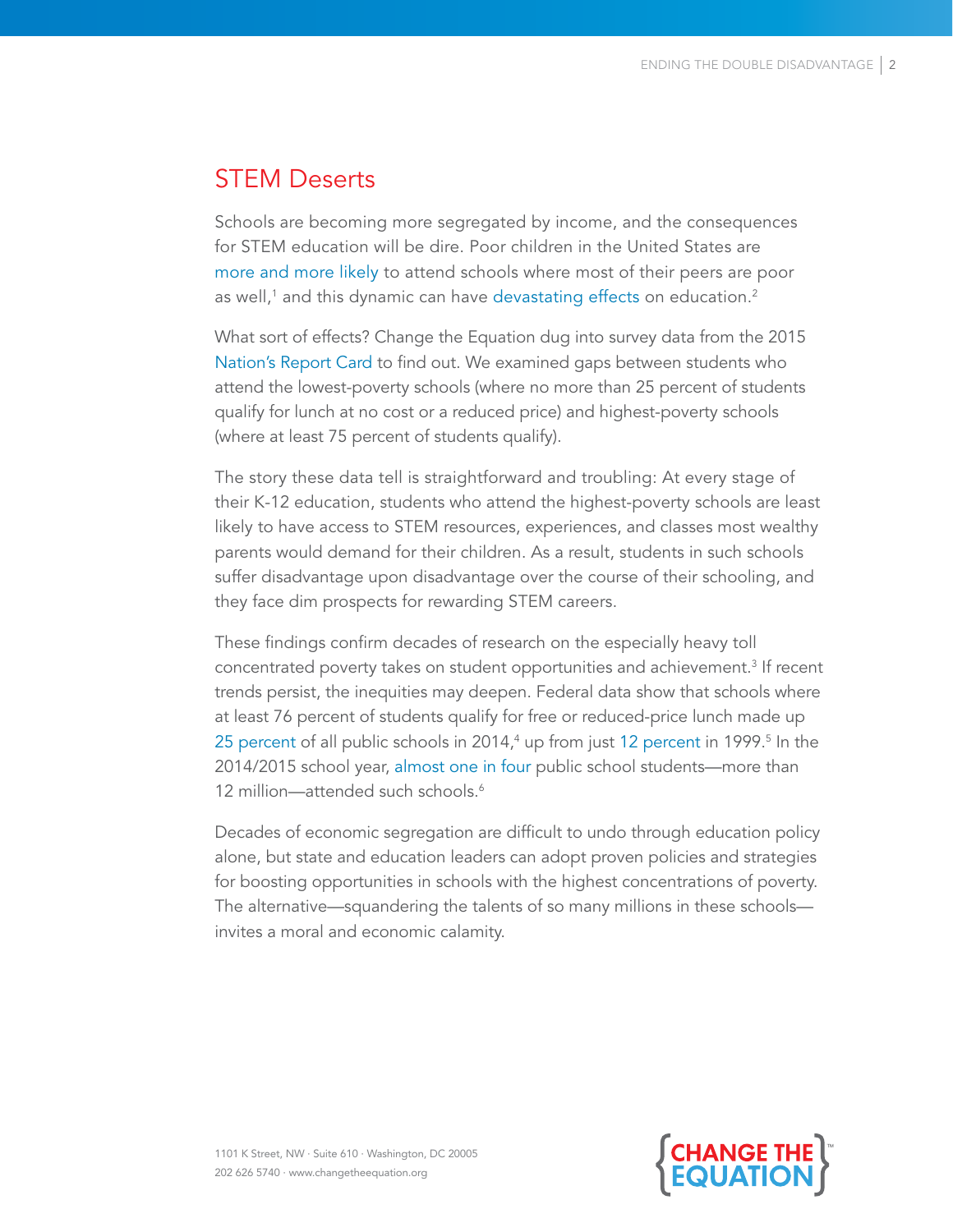## Disparities in Elementary School

Children in the highest-poverty elementary schools have fewer opportunities than their peers in wealthier schools. These disparities are most evident in elementary science, which for decades has been the [largely](http://changetheequation.org/will-elementary-science-remain-forgotten-stepchild-school-reform#overlay-context=stembeats) forgotten stepchild of school reform.

Overall, American fourth-graders lack access to space or materials for science lab activities. The situation in the lowest-poverty schools is grim enough, but it is even worse in the highest-poverty schools:



#### Fourth-graders in the poorest schools have less access to science labs and materials

Schools with the highest concentration of students from low-income families are much less likely to provide space for science labs or equip those labs with supplies and materials.

Percentage of 4th-graders whose schools provide space to conduct science labs, 2015\*

Percentage of 4th-graders whose schools provide supplies or equipment for science labs, 2015\*





\* Shows percent who answered "to a moderate extent" or"to a large extent."

\*\* Statistically significant different from ≤25%-poverty schools.

SOURCE: CTEq analysis of U.S. Department of Education, National Assessment of Educational Progress 4th-Grade Science Assessment, 2015

NOTE: Questions: "To what extent does your school system (including your school and school district) provide space to conduct sience labs? Supplies or equipment for science labs? (teacher reported: Not at all, Small extent, Moderate extent, Large extent)." "≤25% schools" are schools where 25% or less of students are eligible for free or reduced-price lunch. ">75% schools" are schools where more than 75% of students are eligible for free or reduced-price lunch.

1101 K Street, NW · Suite 610 · Washington, DC 20005 202 626 5740 · www.changetheequation.org

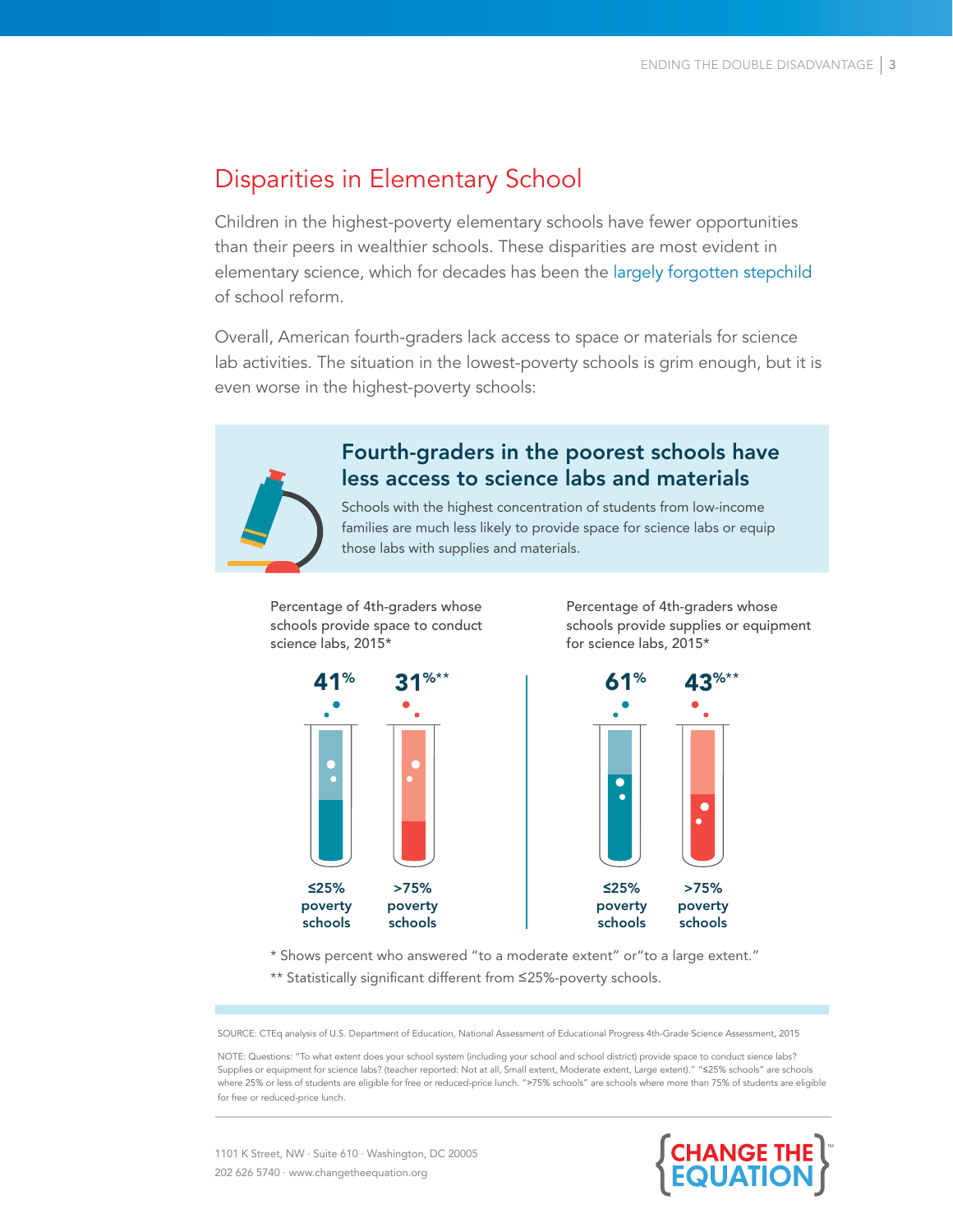It is hardly surprising that fourth-graders who have least access to space and supplies for science labs are also least likely to do weekly hands-on science activities:



### Hands-on science gets short shrift in highpoverty elementary schools

Students in these schools are much less likely than their peers in wealthier schools to experience hands-on activities in science. More than half miss out on these critical opportunities to build early interest and mastery.

Percentage of fourth-graders who do hands-on science activities at least once per week, 2015



\* Statistically significant difference from ≤25%-poverty schools

SOURCE: CTEq analysis of U.S. Department of Education, National Assessment of Educational Progress 4th-Grade Math and Science Assessments, 2015

NOTE: Survey questions: "About how often do your science students do hands-on activities or investigations in science? (Teacher-reported: Never or hardly ever, Once or twice a month, Once or twice a week, Every day or almost every day.)" Flask icon adapted from Freepik from www.flaticon.com is licensed by CC 3.0 BY.

Teachers in high-poverty elementary schools are also most likely to say that they lack the materials they need to teach. Only 44 percent of fourth-graders in the highest-poverty schools, compared with 61 percent of their peers in the lowest-poverty schools, have teachers who report having "all" or "most" of the resources they need.

1101 K Street, NW · Suite 610 · Washington, DC 20005 202 626 5740 · www.changetheequation.org

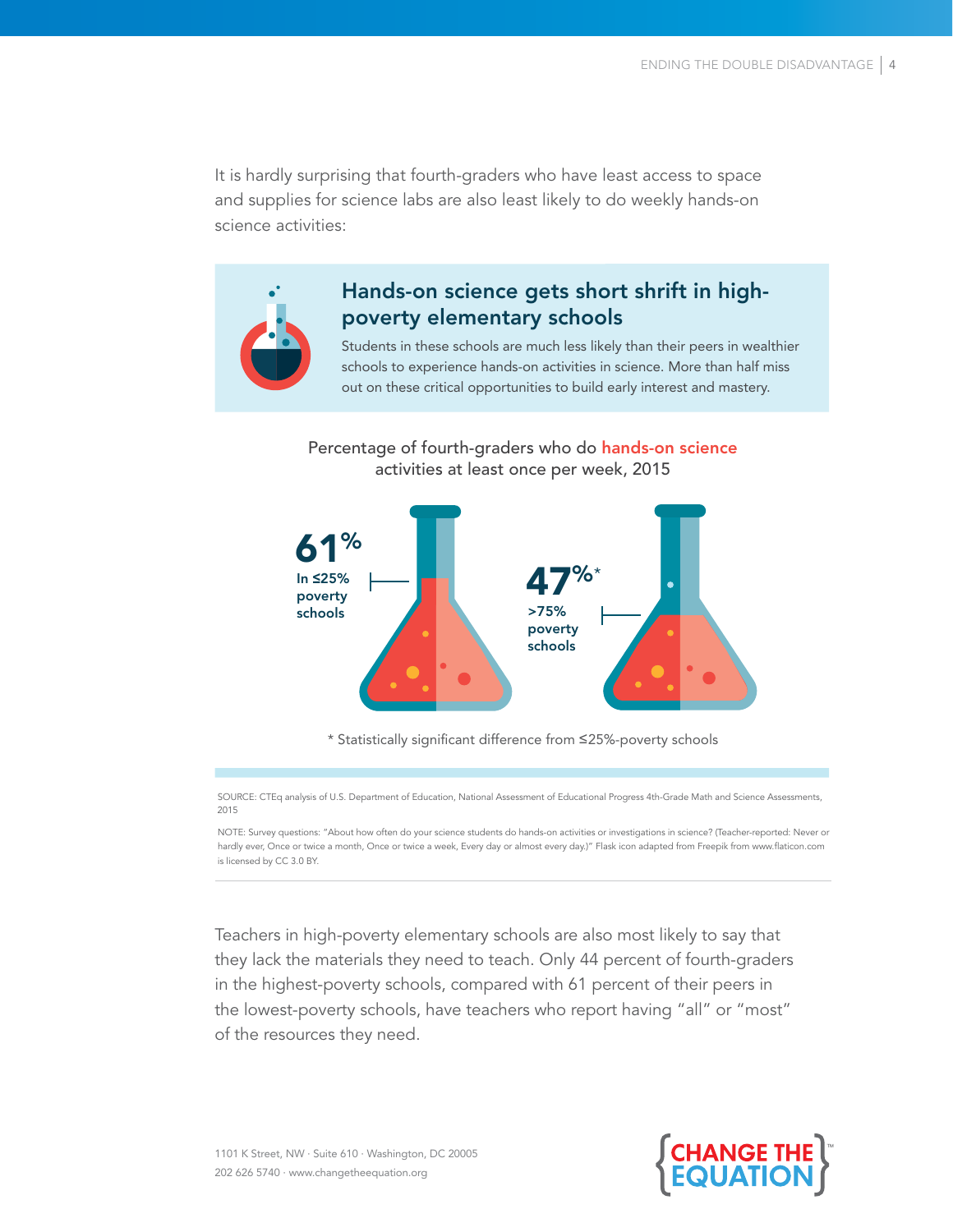The Nation's Report Card did not ask fourth-grade teachers about teaching materials for science, but it did include a question about materials for math. There, too, the data reveal a gap between the lowest- and highest-poverty elementary schools:



#### Teachers in the poorest elementary schools lack teaching resources for math

Children who attend elementary schools where most students qualify for free or subsidized lunches are much less likely to have teachers who receive the resources they need to teach math.

Fourth-graders whose teachers have "all" or "most" of the resources they need to teach math, 2015



\* Statistically significant difference from ≤25%-poverty schools

SOURCE: CTEq analysis of U.S. Department of Education, National Assessment of Educational Progress 4th-Grade Mathematics Assessment, 2015

NOTE: Survey question: "Which of the following statements best describes how well your school system supplies you with the materials and other resources you need for mathematics instruction? (Teacher-reported: None, Some, Most, All)."

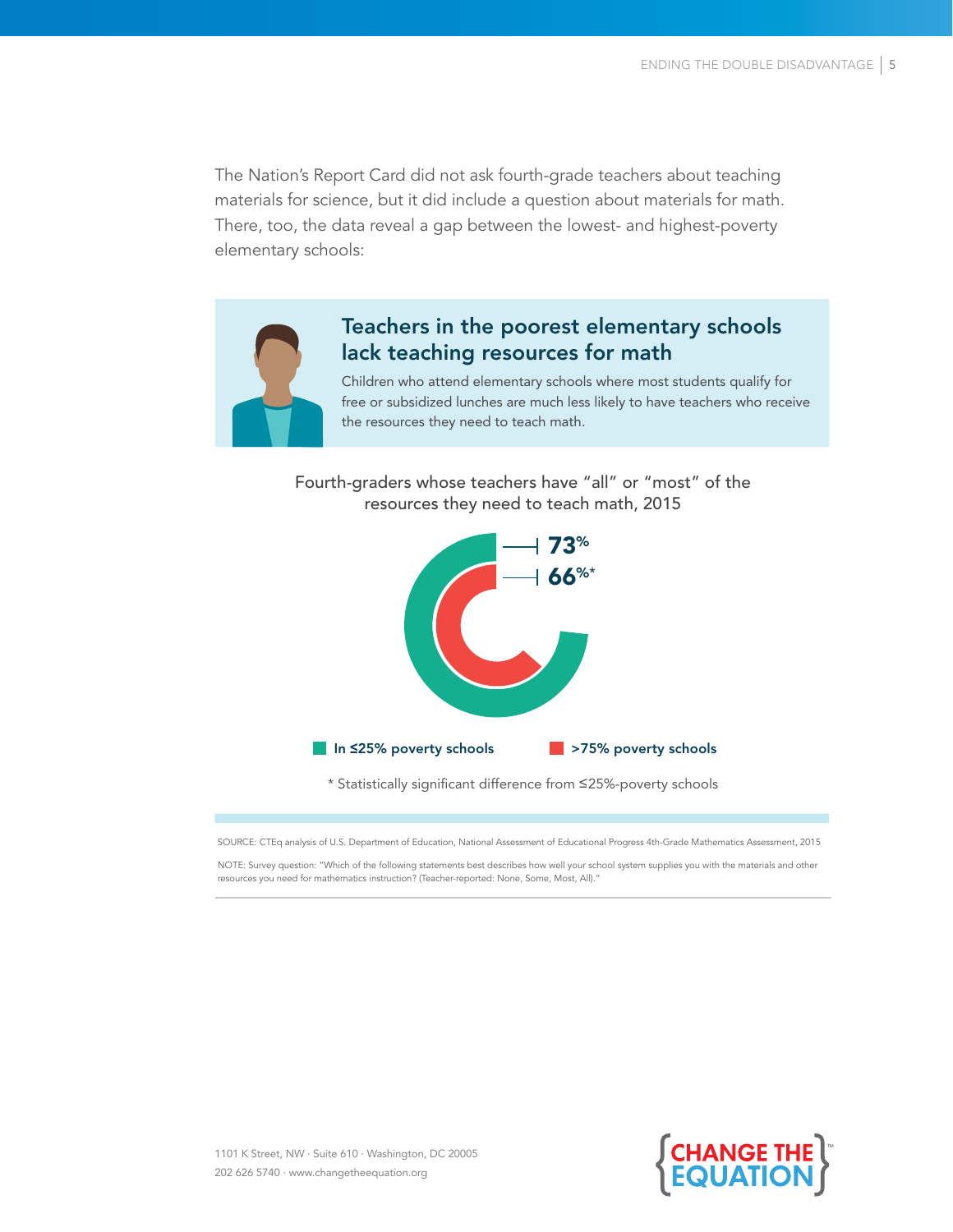## The Disparities Continue in Middle Schools

Students who go on to enroll in the highest-poverty middle schools face very similar disparities. Here again, such students are most likely to lack space and materials for science labs:

### Eighth-graders in the poorest schools have much less access to science labs and materials

Schools with the highest concentration of students from low-income families are much less likely to provide science labs or equip them with supplies and materials.

Percentage of 8th-graders whose schools provide science labs, 2015 Percentage of 8th-graders whose schools provide ample supplies or equipment for science labs, 2015



\* Statistically significant different from ≤25%-poverty schools.

SOURCE: CTEq analysis of U.S. Department of Education, National Assessment of Educational Progress 8th-Grade Science Assessment, 2015

NOTE: Questions: "Does your schol have laboratory facilities for eighth-grade science instruction? (School-reported: Yes, No)." "To what extent does your school system (including your school district) provide supplies or equipment for science labs? (Teacher-reported: Not at all, Small extent, Moderate extent, Large extent.)" Chart shows percentage who answered "large extent."



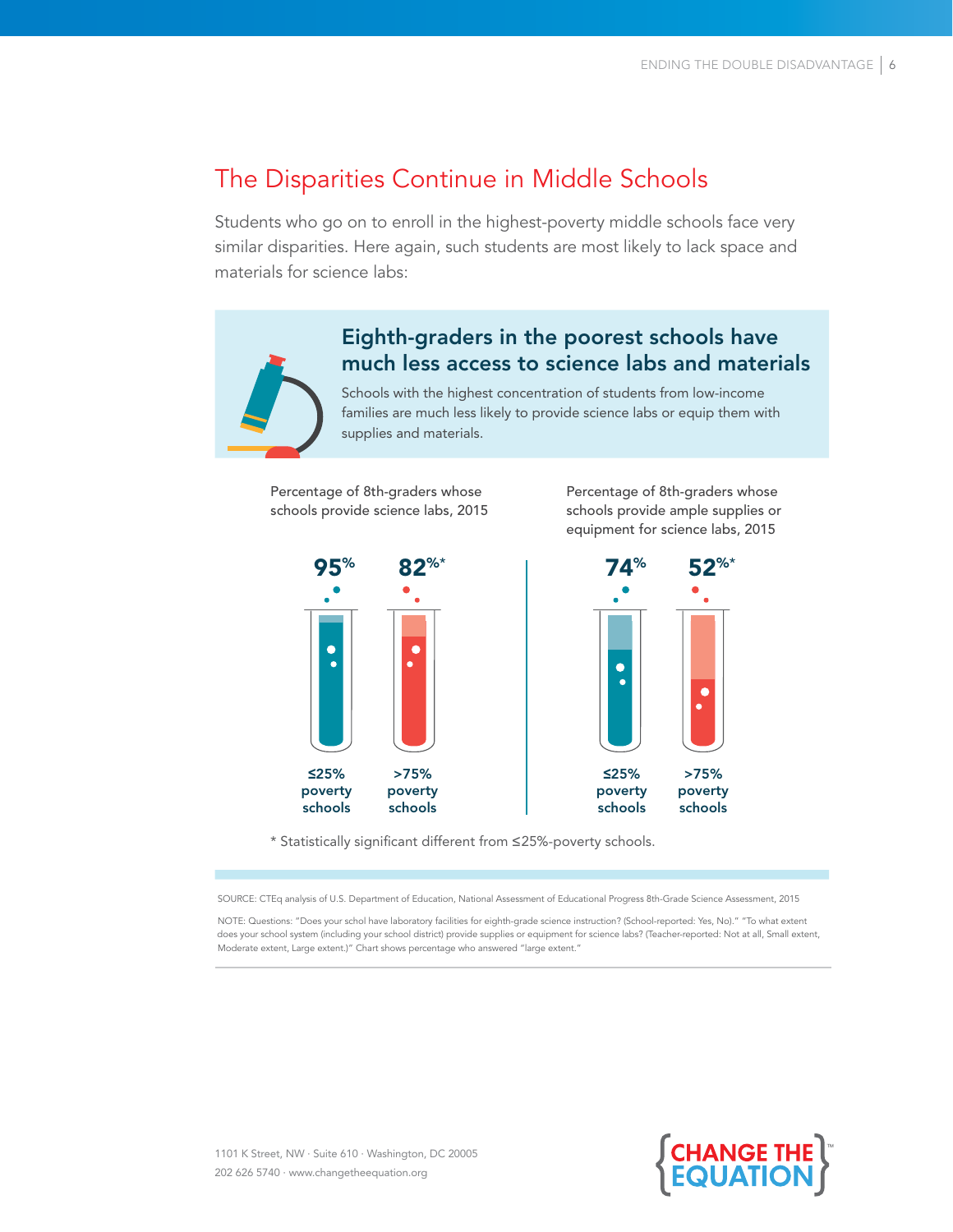Students in the highest-poverty middle schools are also least likely to do hands-on activities, or to discuss the results of such activities:



#### Hands-on science gets short shrift in high-poverty middle schools

Students in schools with the highest concentrations of poverty are less likely than those in wealthier schools to experience hands-on activities in science. They are also much less likely to talk about the results of such activities.

Eighth-graders who do hands-on science activities every week, 2015 Eighth-graders who discuss the results of such activities every week, 2015



\* Statistically significant different from ≤25%-poverty schools.

SOURCE: CTEq analysis of U.S. Department of Education, National Assessment of Educational Progress 8th-Grade Science Assessment, 2015

NOTE: Survey questions: "About how often do your science students do hands-on activities or investigations in science?" "About how often do our science students talk about the measurement and results from students' hands-on activities? (Teacher-reported: Never or hardly ever, Once or twice a month, Once or twice a week, Every day or almost every day.)"

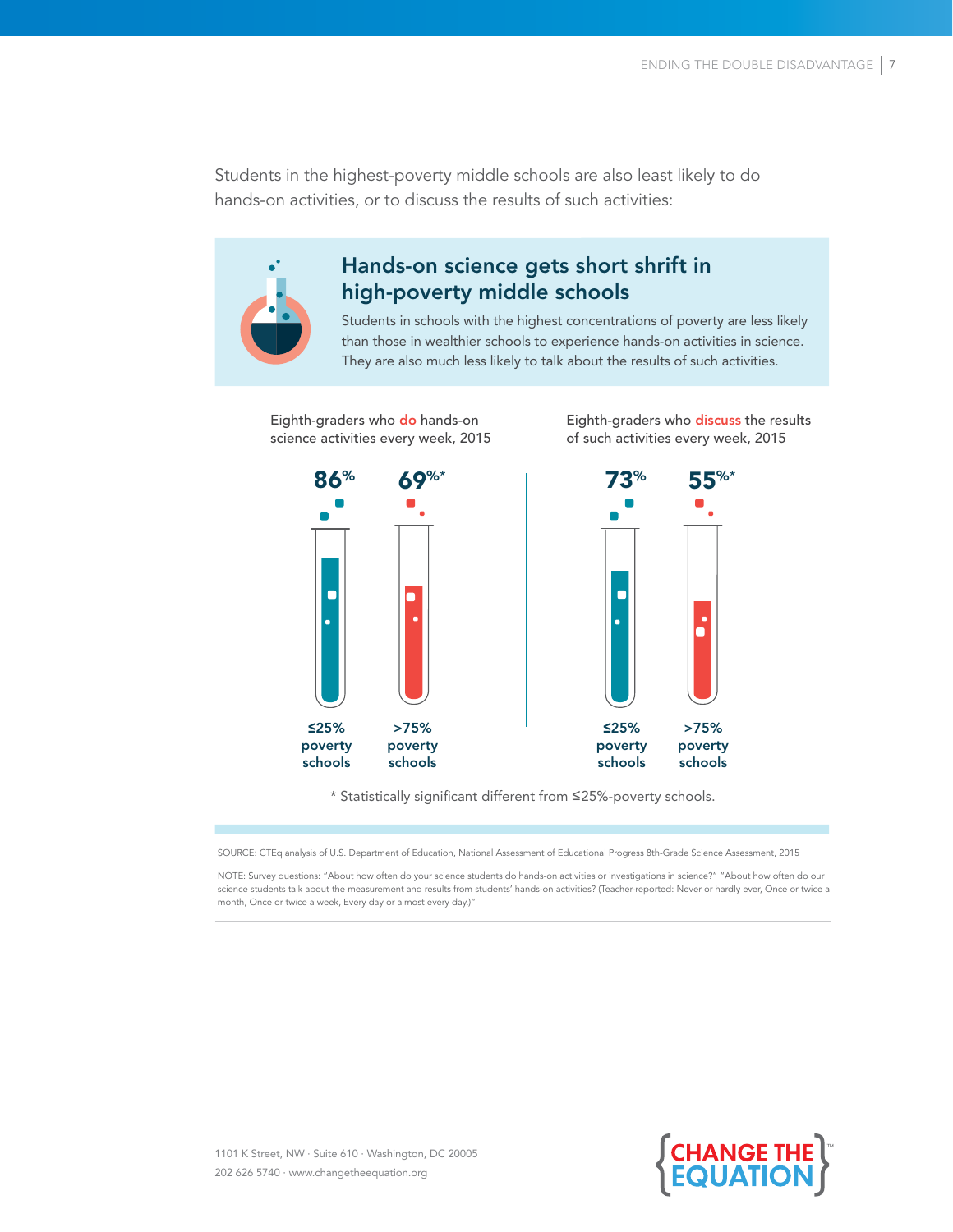Teachers in the highest-poverty middle schools are much less likely than their peers in wealthier schools to have the instructional supplies and materials they need:



#### Teachers in the poorest middle schools lack teaching resources for math and science

If you attend a middle school where more than 75 percent of students qualify for free or subsidized lunches, your teachers are much less likely to have the resources they need to teach math and science.

Eighth-graders whose teachers have "all" or "most "of the resources they need to teach math, 2015

Eighth-graders whose teachers have "all" or "most "of the resources they need to teach science, 2015



\* Statistically significant difference from ≤25%-poverty schools

SOURCE: CTEq analysis of U.S. Department of Education, National Assessment of Educational Progress 8th-Grade Math and Science Assessments, 2015

NOTE: Survey questions: "Which of the following statements best describes how well your school system supplies you with the materials and other resources you need for mathematics instruction? (Teacher-reported: None, Some, Most, All)." "Which of the following statements best describes how well your school system supplies you with the materials and other resources you need for science instruction? (None, Some, Most, All.)"

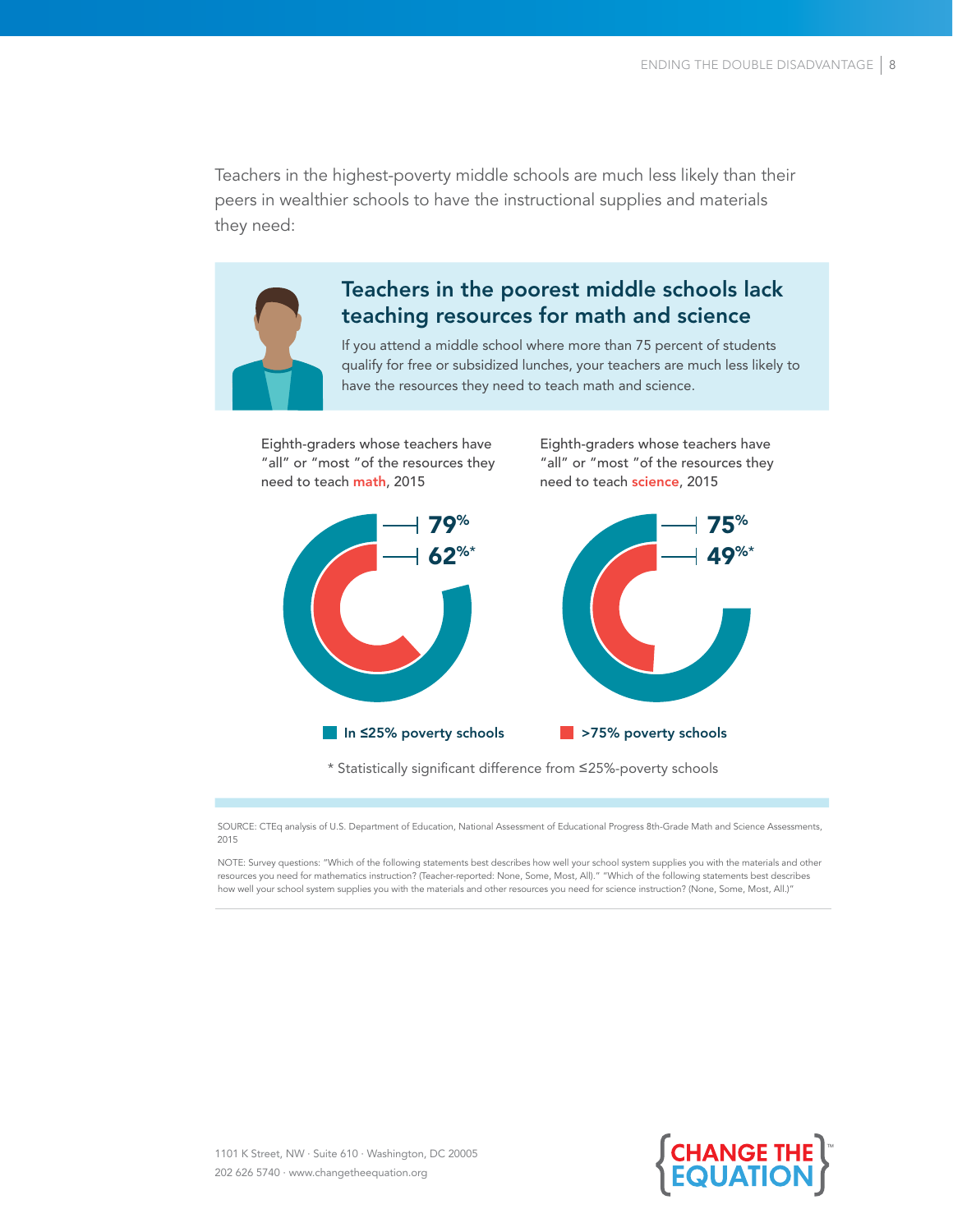These teachers can use all the support they can get, especially in math. Math teachers in the highest-poverty middle schools are less likely than their peers in wealthier schools to have an undergraduate degree in the subject:



#### Students in the poorest middle schools have least access to qualified teachers

Percentage of 8th-graders whose teachers have undergraduate majors in mathematics, 2015

In ≤25% poverty schools >75% poverty schools





\* Statistically significant difference from ≤25%-poverty schools

SOURCE: CTEq analysis of U.S. Department of Education, National Assessment of Educational Progress 8th-Grade Math and Science Assessments, 2015

NOTE: Survey questions: "Which of the following statements best describes how well your school system supplies you with the materials and other resources you need for mathematics instruction? (Teacher-reported: None, Some, Most, All)." "Which of the following statements best describes how well your school system supplies you with the materials and other resources you need for science instruction? (None, Some, Most, All.)"

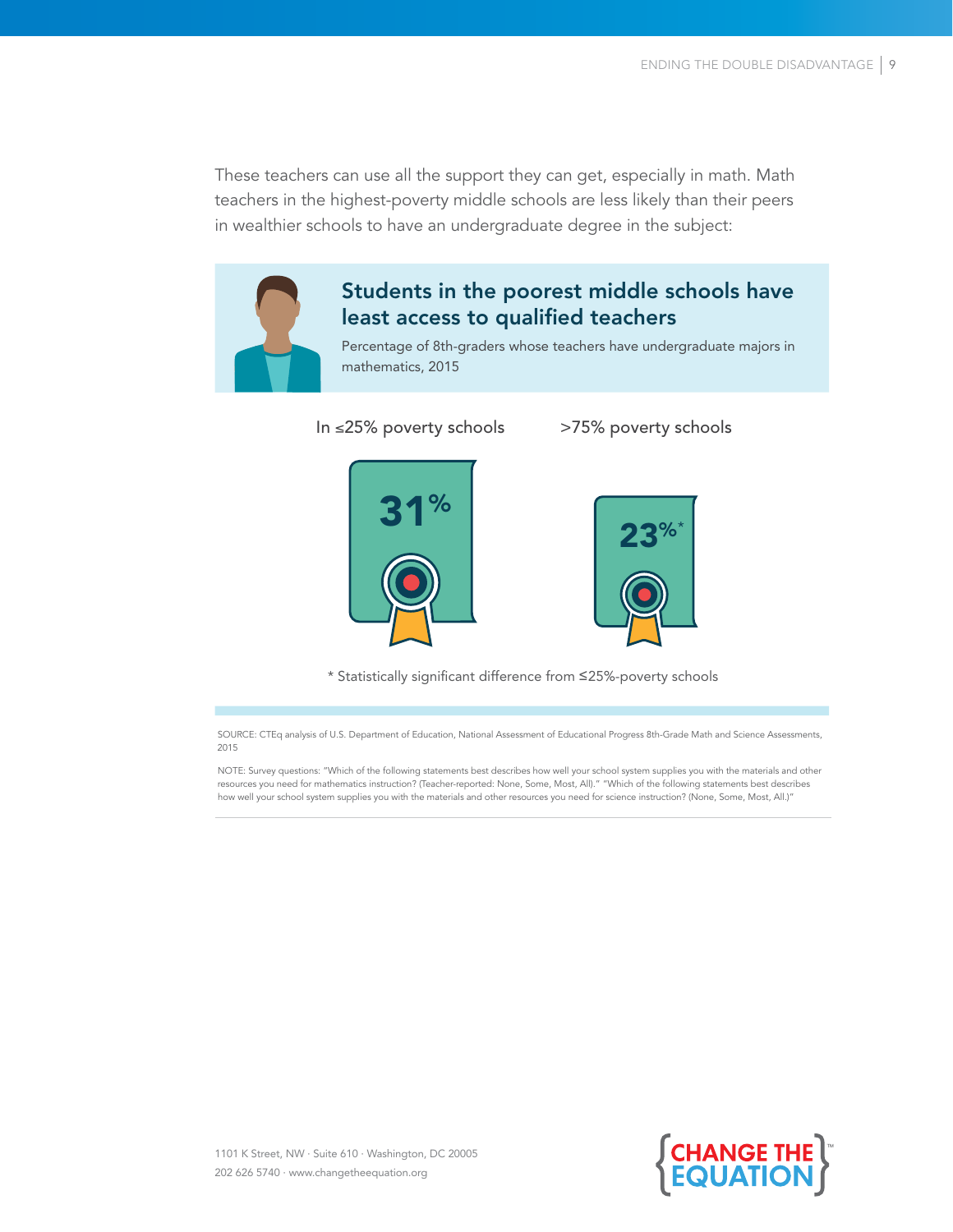## Gaps in Access to Challenging High School Courses

In high schools, NAEP data reveal large disparities in access to high-level courses in STEM fields.

Twelfth-graders in the highest-poverty schools are less likely to have access to AP calculus courses:



#### Students in the poorest high schools have least access to AP calculus

The disparities are largest in Calculus BC, which covers more content than Calculus AB.

Percentage of 12th-graders whose high schools offer Advanced Placement Calculus, 2015



\* Statistically significant different from ≤25%-poverty schools.

SOURCE: CTEq analysis of data from the U.S. Department of Education, National Assessment of Educational Progress, 2015 12th-grade Mathematics Assessment

NOTE: Survey questions: "Are courses of at least one semester in length taught in your school in: Advanced Placement (AP) Calculus AB; Calculus BC? (School-reported: Yes, No.)"



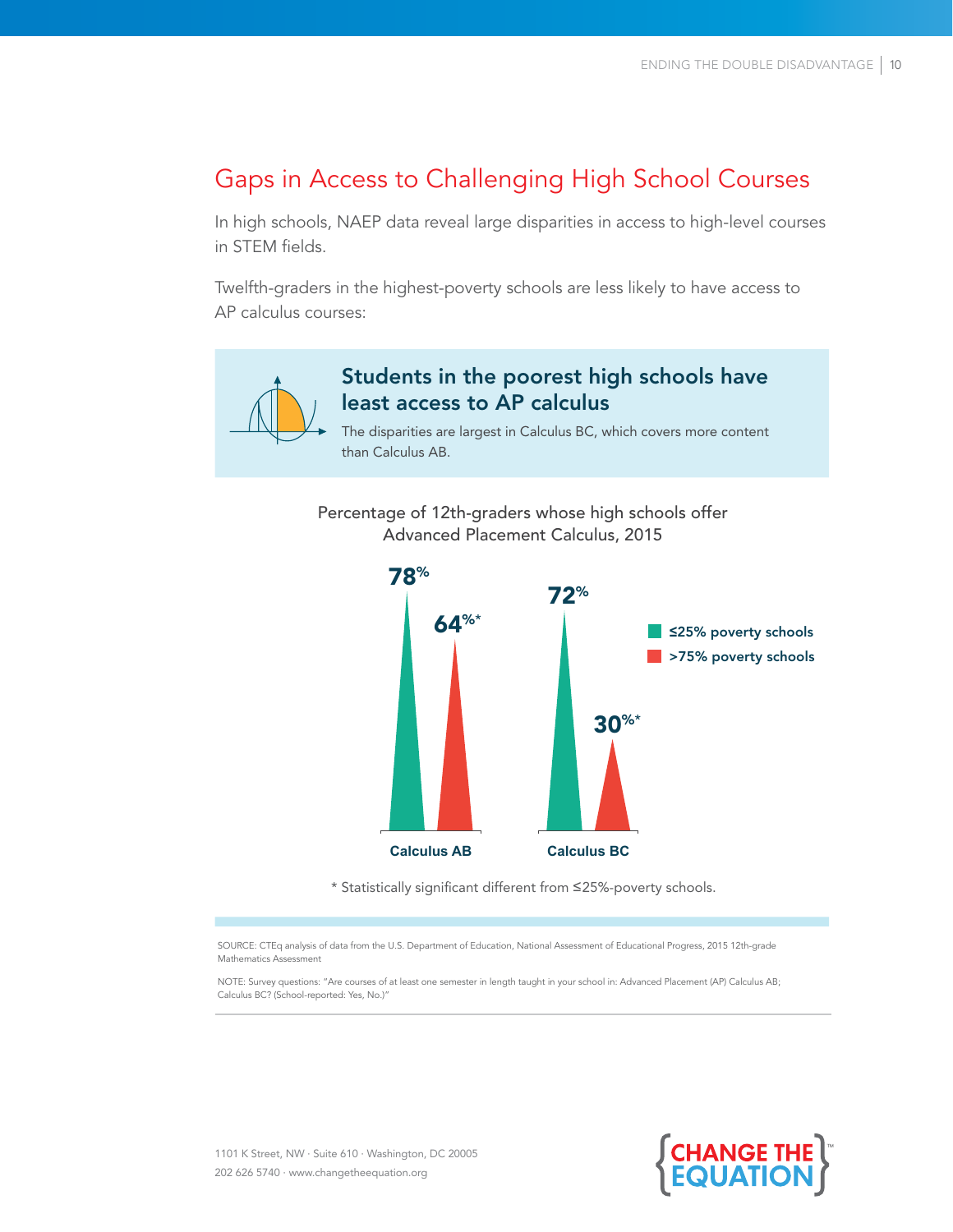Students who attend the highest-poverty high schools are also much less likely to have access to physics classes:



SOURCE: CTEq analysis of U.S. Department of Education, National Assessment of Educational Progress 12th-Grade Science Assessment, 2015

NOTE: Survey questions: "Are courses of ate least one semester in length taught at your school in: Advanced Placement (AP) Physics? Advanced physics other than AP? (School-reported: Yes, NO)." "Any physics class" includes AP physics and "Advanced physics," but not Internaational Baccalaureate physics, which reaches only 7 percent of low-poverty and 2 percent of high-poverty schools.

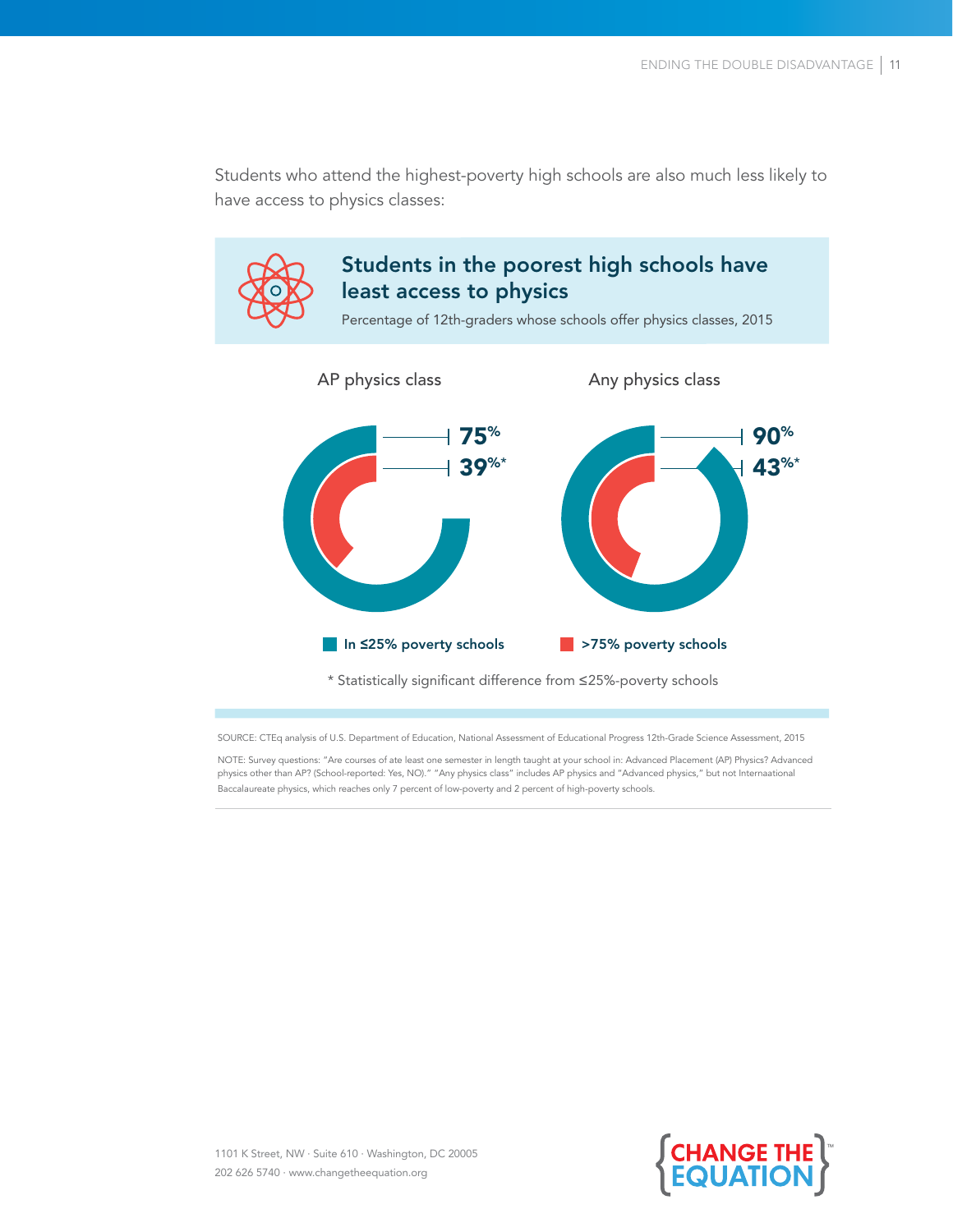

The same pattern holds for statistics and computer science classes:

| AP statistics course    |                                                        |
|-------------------------|--------------------------------------------------------|
| 69%                     | $38\%$                                                 |
| In ≤25% poverty schools | >75% poverty schools<br><b>Service Service Service</b> |

\* Statistically significant difference from ≤25%-poverty schools

SOURCE: CTEq analysis of data from the U.S. Department of Education, National Assessment of Educational Progress, 2015 12th-grade Mathematics Assessment.

NOTE: Survey questions: "Are courses of at least one semester in length taught in your school in: Advanced Placement (AP) Statistics; Probability/ statistics (other than AP)? (School-reported: Yes, No.)" "Any statistics course" refers to AP and non-AP statistics courses

1101 K Street, NW · Suite 610 · Washington, DC 20005 202 626 5740 · www.changetheequation.org

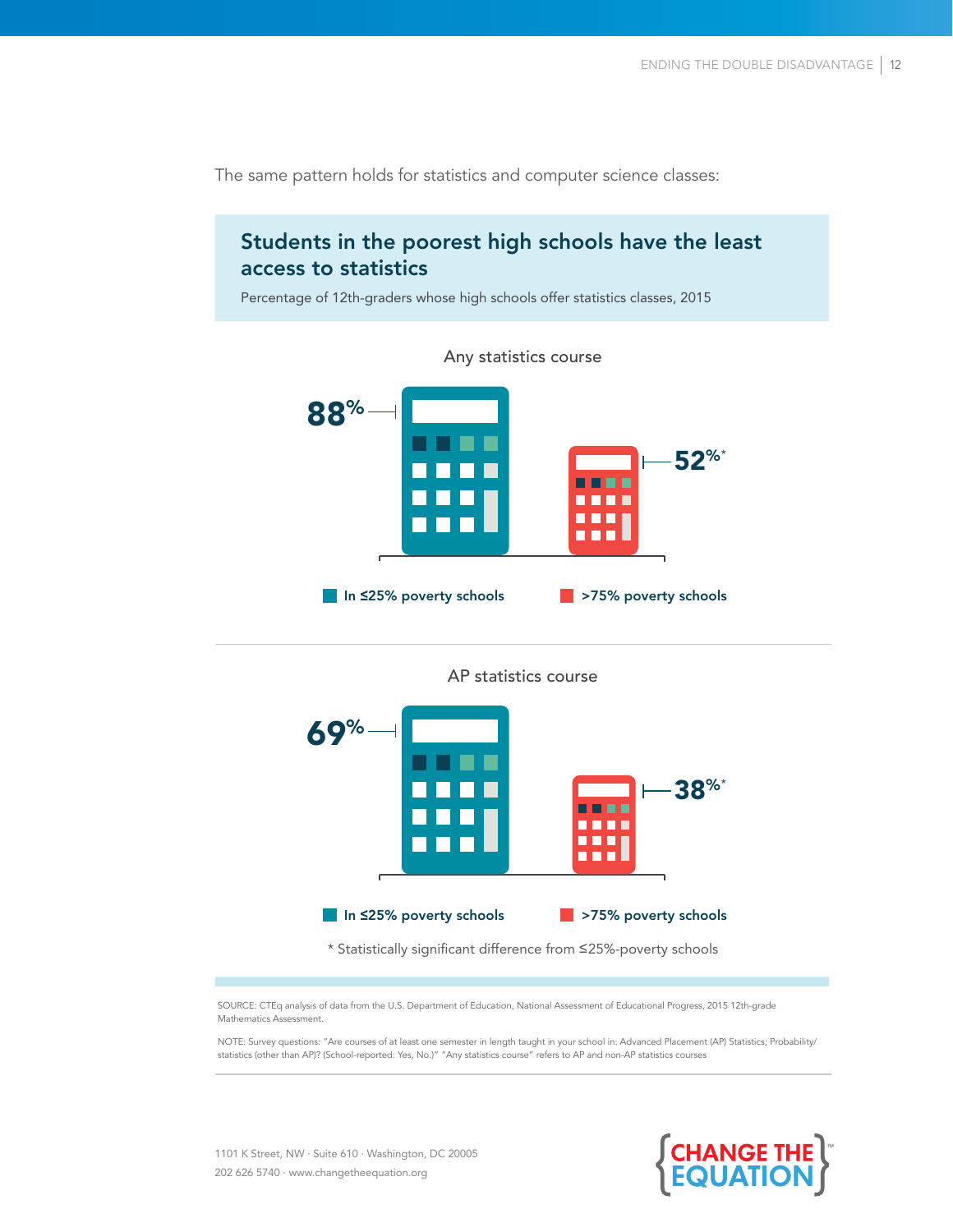The disparities in computer science are breathtaking:

#### Students in the poorest high schools have least access to computer science

Percentage of 12th-graders whose high schools offer computer science classes, 2015



\* Includes AP and non-AP classes

\*\* Statistically significant different from ≤25%-poverty schools.

SOURCE: CTEq analysis of data from the U.S. Department of Education, National Assessment of Educational Progress, 2015 12th-grade Mathematics Assessment

NOTE: Survey questions: "Are courses of at least one semester in length taught in your school in: Advanced Placement (AP) Computer Science A; computer science (other than AP)? (School-reported: Yes, No.)"

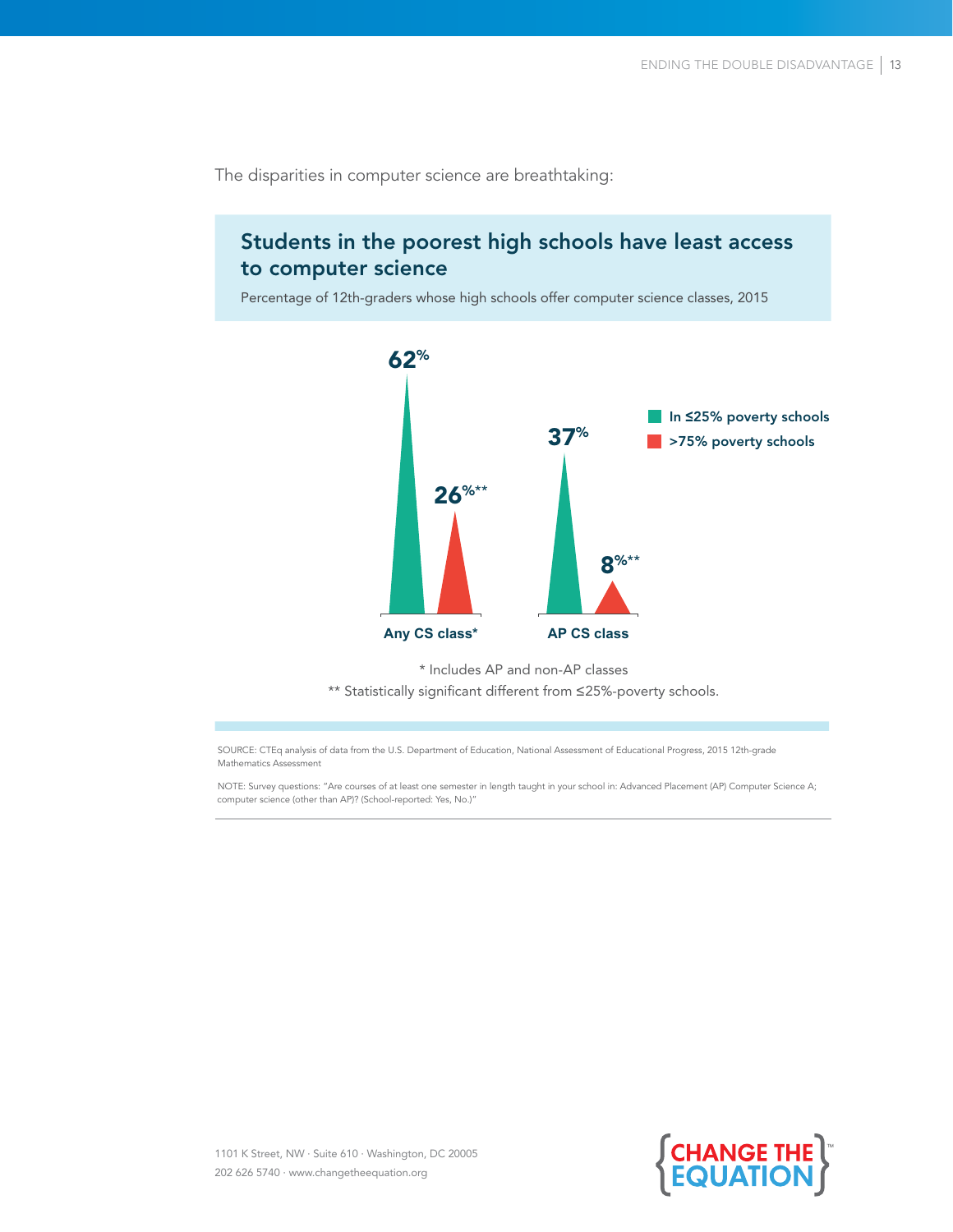## Making high-poverty a high priority

To accept the status quo is to consign one in four U.S. school children to a very uncertain future while depriving the workforce of vital talent. Any STEM policy should make the highest-poverty schools an explicit priority.

To be sure, these inequities elude quick fixes. It would be all too easy to blame the plight of students in the highest-poverty schools on feckless educators or scheming politicians, but such unjust oversimplifications would distract us from the urgent work ahead. Economic segregation stems from complex causes with deep historical roots, such as income inequality, perverse housing policies, the loss of stable industrial and agricultural jobs, barriers to medical care, and institutional racism. The highest-poverty schools, which suffer the worst consequences of this legacy, often face pressures to comply with minimum standards at the expense of a richer vision of education. Of course, minimum standards are not good enough.

One critical first step in addressing these inequities is to measure and report them. Federal data have allowed Change the Equation to illuminate grim inequities at a national level, but solid data on STEM opportunities in schools with concentrated poverty are scarce for individual states, districts, or schools.

States and districts should keep a close eye on what opportunities students at those schools have to learn. Do their teachers have strong STEM backgrounds, such as majors in the field they teach, for example? Do teachers have access to strong curriculum and lesson plans aligned to standards? Do students have access to supplies and equipment that support the curriculum? Do they have access to challenging STEM courses? If we turn a blind eye to these issues, then we're betting on miracles.

## **Solutions**

Fortunately, states, districts, and schools can adopt concrete strategies to address the inequities they observed. Those strategies can benefit all schools, but they are especially suited to expanding opportunity in the nation's poorest schools.



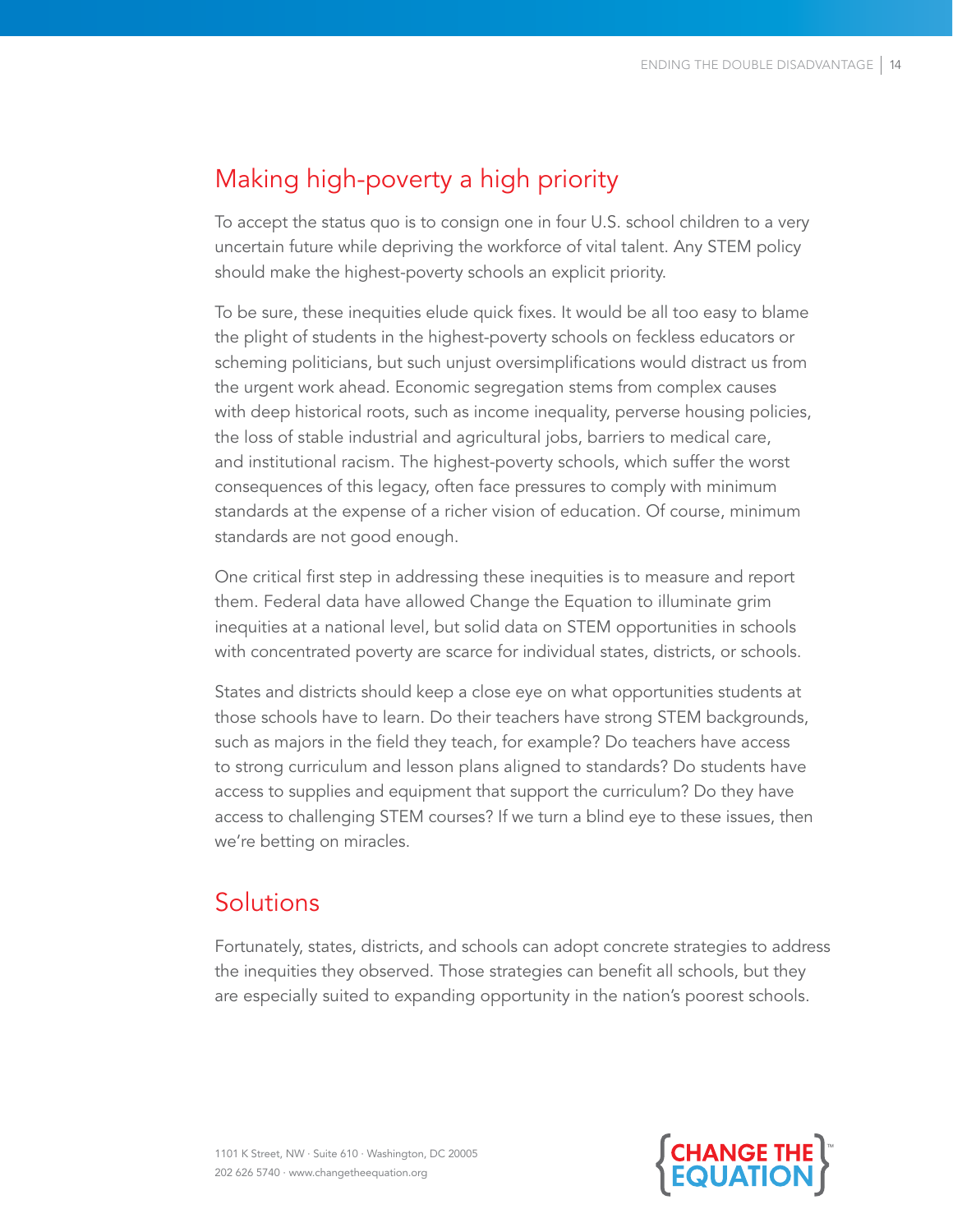For example:

- Make science a priority by including it in state accountability systems. In most U.S. states, the highest-poverty schools have faced especially intense pressure to raise students' performance in mathematics and reading, allowing science to fall by the wayside. If science gets measured, it's more likely to get taught.
- Make more STEM equipment and supplies available to schools that need them most. Initiatives like [ASSET STEM Education](http://changetheequation.org/asset-stem-education-elementary-program-0), [Science in Motion](http://changetheequation.org/science-motion-0), and the [Amgen Biotech Experience](http://changetheequation.org/amgen-biotech-experience) have supplied struggling schools with STEM education materials from central warehouses. They have also trained teachers on how to use those materials well.
- Keep an eye on technological innovations such as virtual reality, which could make authentic "hands-on" STEM experiences dramatically cheaper and more accessible. One Washington, DC high school [is already creating an open](file://C:/Users/lrosen/AppData/Local/Microsoft/Windows/Temporary Internet Files/Content.Outlook/BDDBG6MD/is already creating an open source virtual reality Chmistry lab it hopes schools around the country could adopt. http:/changetheequation.org/blog/can-virtual-reality-transform-us-high-schools#sthash.QfluuMJ8.dpuf blazing a trail )  [source virtual reality Chemistry lab](file://C:/Users/lrosen/AppData/Local/Microsoft/Windows/Temporary Internet Files/Content.Outlook/BDDBG6MD/is already creating an open source virtual reality Chmistry lab it hopes schools around the country could adopt. http:/changetheequation.org/blog/can-virtual-reality-transform-us-high-schools#sthash.QfluuMJ8.dpuf blazing a trail ) it hopes schools across the country will adopt. Such innovations cannot take hold overnight, but they have the power to transform science education.
- Help colleges of teacher education improve the STEM knowledge of their graduates. Programs like [UTeach](http://changetheequation.org/uteach-institute-0) allow top college students in STEM earn their teaching certifications while they complete degrees in STEM fields, without adding months or years to their college careers. [Two-thirds](https://institute.uteach.utexas.edu/sites/institute.uteach.utexas.edu/files/national-snapshot-may-2017.pdf) of UTeach programs' more than 3,000 graduates currently teach at schools where most students receive free or reduced-price lunch. The average student of a UTeach graduates gains the equivalent of [months of additional schooling](http://www.caldercenter.org/publications/can-uteach-assessing-relative-effectiveness-stem-teachers) in math and science.7
- Give teachers in the highest-poverty schools excellent curriculum and teaching materials aligned to support state standards. New science standards that emphasize authentic, hands-on investigations are giving rise to new curricula, lesson plans, activity plans, and other materials. States, districts, and schools can use resources like CTEq's [STEMworks](http://changetheequation.org/stemworks) honor roll of effective programs, and Achieve's [EQuIP rubric,](https://www.achieve.org/EQuIP) to separate the wheat from the chaff.

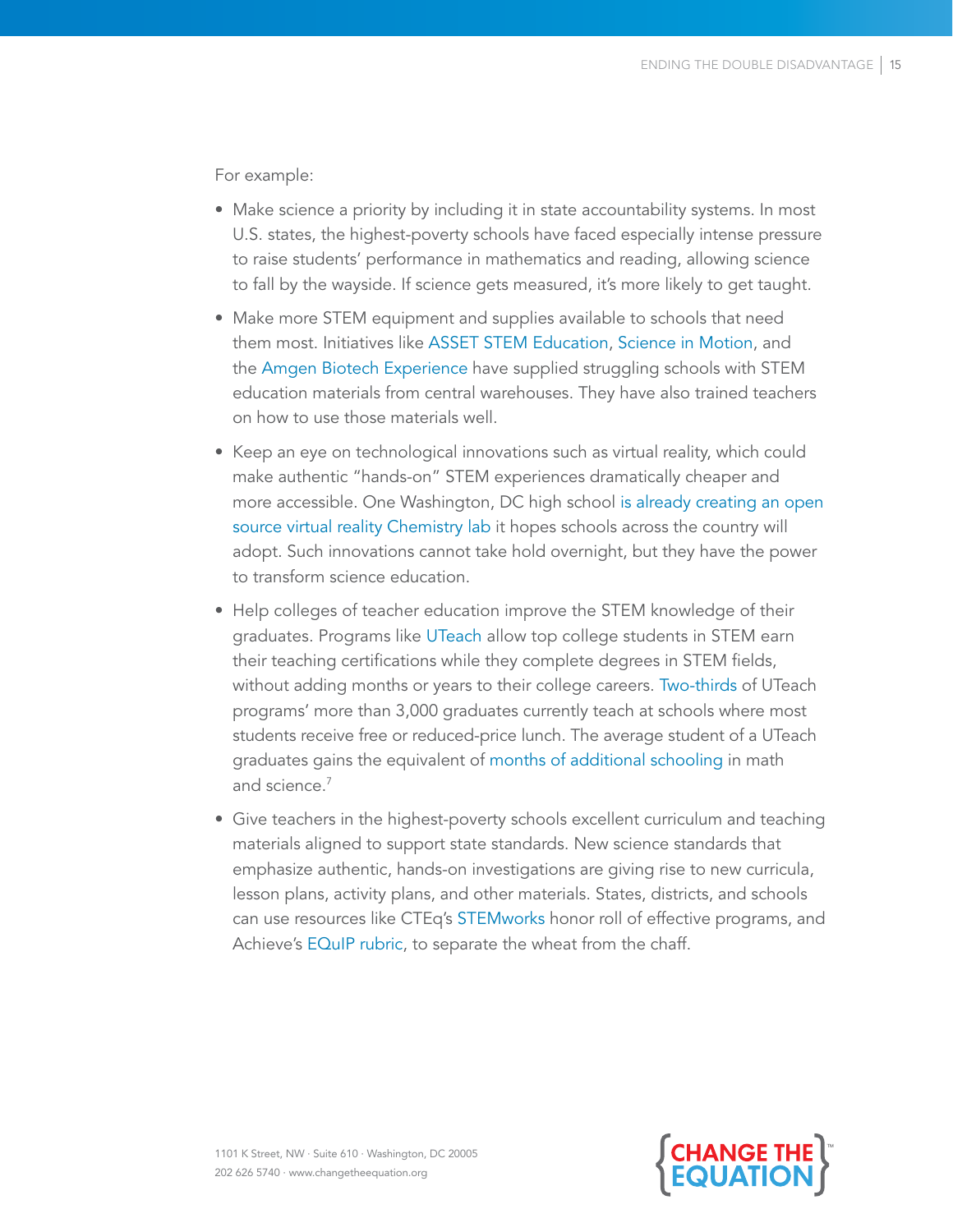- Help the highest-poverty high schools offer challenging STEM courses. Initiatives like the [College Readiness Program](http://changetheequation.org/national-math-and-science-initiatives-advanced-placement-program-0) establish AP courses in high schools and then give students, teachers, and other staff the support they need to meet the rigorous demands of these courses. These programs boast sharp increases in the number of students who take AP classes and succeed on AP tests.<sup>8</sup> States across the country have also launched Computer Science for All initiatives that could build a stronger platform for AP computer science in high schools with high concentrations of poverty.
- Support top-quality afterschool STEM programs in the nation's poorest communities. Afterschool programs can help fill in gaps in opportunities offered by schools. [Surveys of parents](http://www.afterschoolalliance.org/AA3PM/Concentrated_Poverty.pdf) suggest that those in the highest-poverty communities would welcome more afterschool STEM options for their children.<sup>9</sup>

None of these approaches is easy, and none alone can heal all the inequities Change the Equation's analysis revealed. Together with a strategy to assess schools' STEM needs, however, they can mitigate the effects of concentrated poverty.

Advocates for STEM education have made a convincing case that STEM careers are a critical gateway to individual and national prosperity. For millions of students who attend the nation's poorest schools, those gates are closed.



<sup>1</sup> A. Owens, S. F. Reardon, and C. Jencks, "Income Segregation Between Schools and School Districts," *American Educational Research Journal* 53, no. 4 (2016).

<sup>2</sup> Janie Boschma and Ronald Brownstein, "The Concentration of Poverty in American Schools," The Atlantic, February 29, 2016.

<sup>3</sup> Roslyn A. Mickelson & Martha Bottia, "Integrated Education and Mathematics Outcomes: A Synthesis of Social Science Research," *North Carolina Law Review* 88, no. 4 (2010), 993-1090.

<sup>4</sup> U.S. Department of Education, National Center for Education Statistics, Common Core of Data (CCD), " Public Elementary/Secondary School Universe Survey," 1999-2000 through 2014-15. (This table was prepared October 2016), accessed June 22, 2017, [https://nces.ed.gov/programs/digest/d16/tables/dt16\\_216.30.asp](https://nces.ed.gov/programs/digest/d16/tables/dt16_216.30.asp).

<sup>5</sup> S. Aud, w. Hussar, M. Planty, T. Snyder, K. Bianco, M. Fox, L. Frohlich, J. Kemp, and L. Drake, *The Condition of Education 2010* (NCES 2010-028), National Center for Education Statistics, Institute of Education Sciences, U.S. Department of Education. Washington, DC, 2010. accessed June 22, 2017, <https://nces.ed.gov/pubs2010/2010028.pdf>

<sup>6</sup> U.S. Department of Education, National Center for Education Statistics, Common Core of Data (CCD), "Public Elementary/Secondary School Universe Survey," 2014-15. (This table was prepared October 2016), accessed June 22, 2017, https://nces.ed.gov/programs/digest/d16/tables/dt16\_216.60.asp. The share of students eligible for free and reduced-price lunch rose at a slower rate over the same period—from roughly 38 to 52 percent of all public school students. U.S. Department of Education, National Center for Education Statistics, Common Core of Data (CCD), "Public Elementary/Secondary School Universe Survey," 2000-01, 2010-11, 2013-14, and 2014-15. (This table was prepared March 2017), accessed June 22, 2017, [https://nces.ed.gov/programs/digest/d16/tables/dt16\\_204.10.asp](https://nces.ed.gov/programs/digest/d16/tables/dt16_204.10.asp).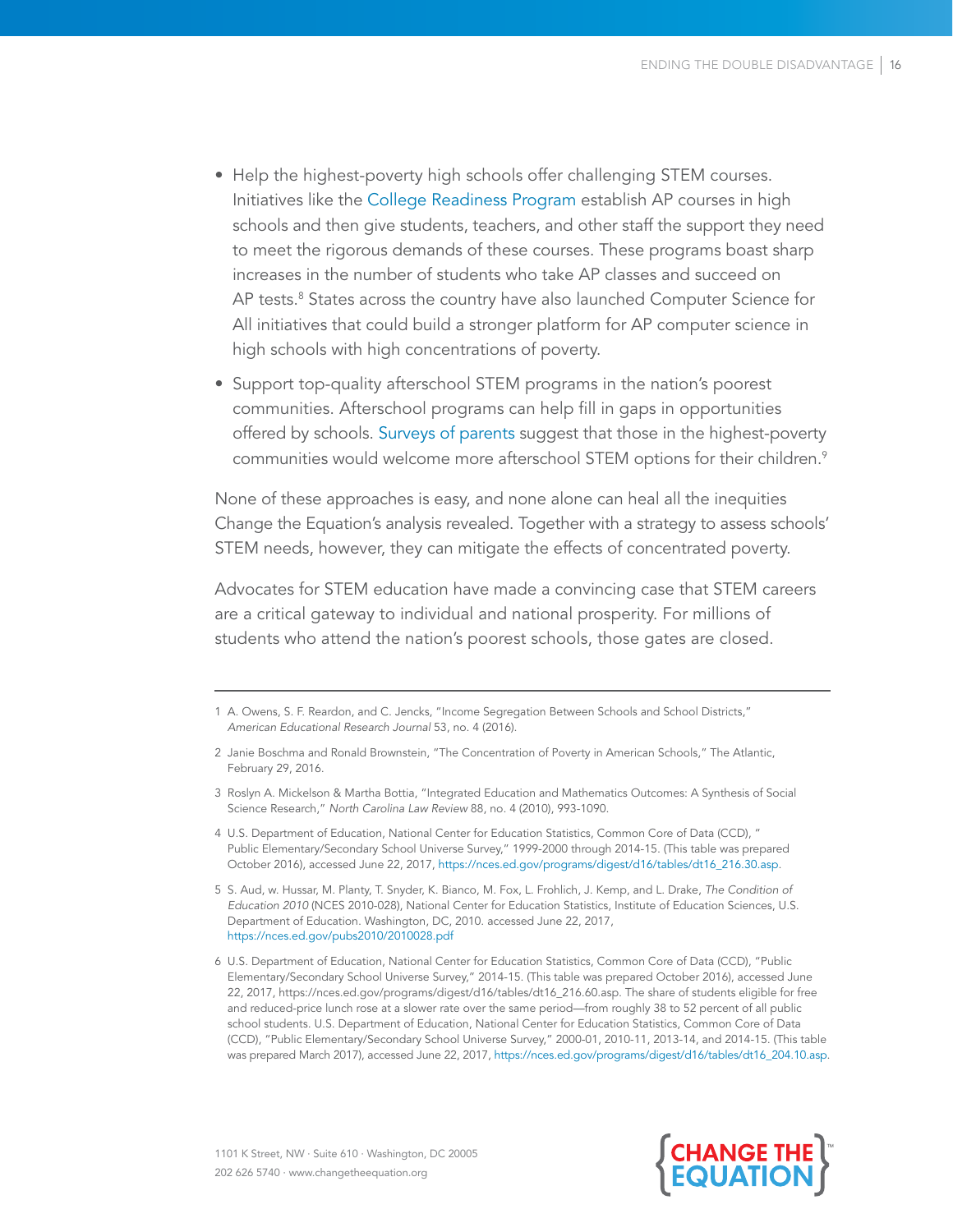- 7 Benjamin Backes, Dan Goldhaber, Whitney Cade, Kate Sullivan, Melissa Dodson, "Can UTeach? Assessing the Relative Effectiveness of STEM Teachers," CALDER, December 01, 2016, accessed June 22, 2017, [http://www.caldercenter.org/publications/can-uteach-assessing-relative-effectiveness-stem-teachers.](http://www.caldercenter.org/publications/can-uteach-assessing-relative-effectiveness-stem-teachers)
- 8 D. Sherman, M. J. Darwin,M. Song, Y. Li., and S. Stachel, "First-Year impacts of the National Math and Science Initiative's Advanced Placement Training and Incentive Program on high school students' outcomes," Paper presented at the 2015 annual meeting of the American Educational Research Association, accessed June 26, 2017, [http://www.aera.net/Publications/Online-Paper-Repository/AERA-Online-Paper-Repository/Owner/616329.](http://www.aera.net/Publications/Online-Paper-Repository/AERA-Online-Paper-Repository/Owner/616329)
- 9 Afterschool Alliance, "Afterschool in Communities of Concentrated Poverty," America After 3pm Special Report, August 2016. Accessed June 24, 2017, [http://www.afterschoolalliance.org/AA3PM/Concentrated\\_Poverty.pdf.](http://www.afterschoolalliance.org/AA3PM/Concentrated_Poverty.pdf)